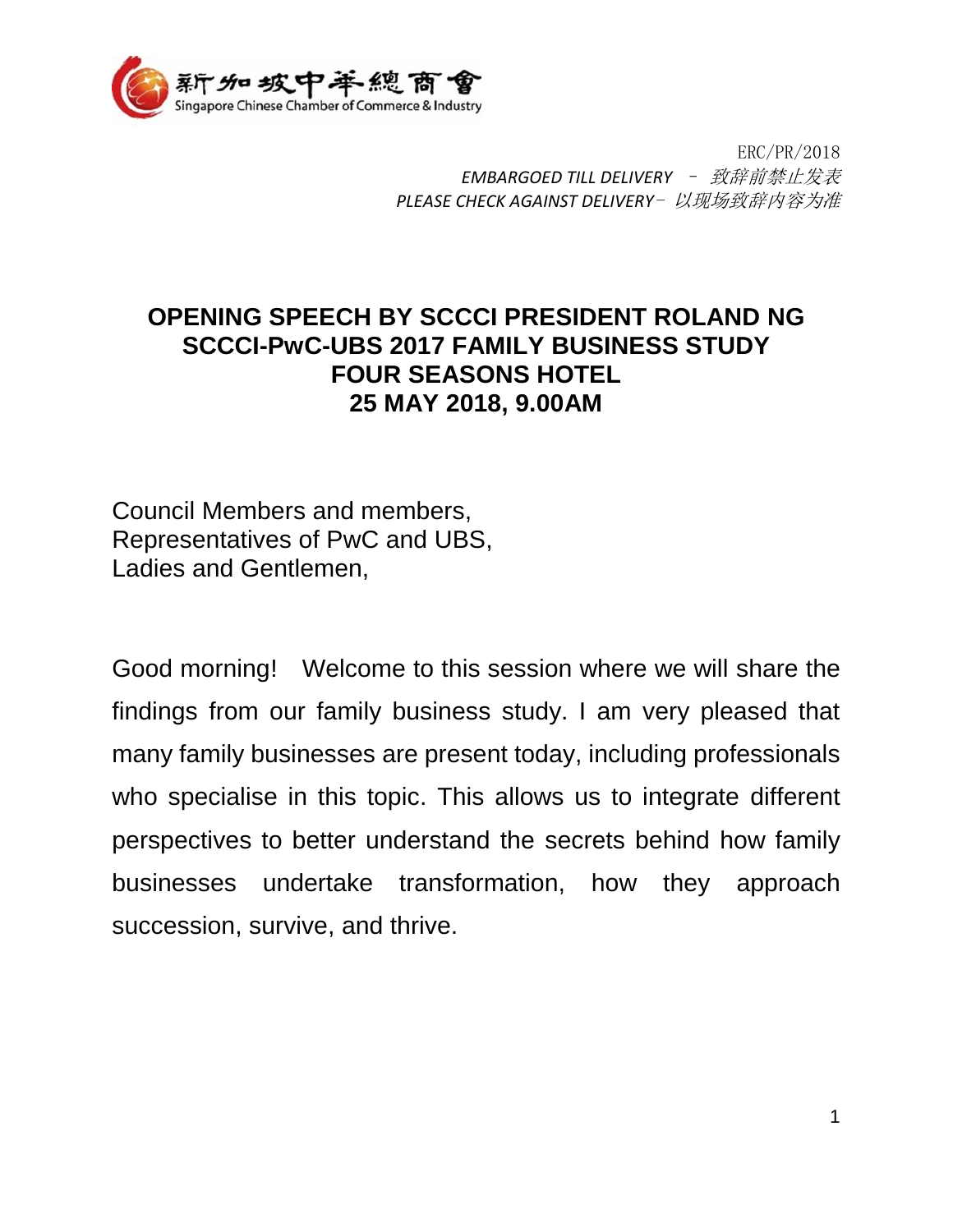

Many SCCCI members, including enterprises and trade associations, are in the process of transformation. With this in mind, one of the three key thrusts of the SCCCI's 59th Council is to help promote the smooth transition and succession in our enterprises. As our government has been urging our enterprises to revamp and upgrade themselves through innovation, digitalisation and internationalisation, the business community is also paying attention to these issues.

Family enterprises today operate in a rapidly-changing global environment. As they are going through succession, the business also need to adapt. This requires the two generations to play their respective roles well, so that succession and handing over can proceed in parallel.

In order to do so, an enterprise must allow time-tested principles and novel business ideas shine forth. It is the duty of the founding generation to pass on to the new generation their wisdoms in management, their experience and their networks, so that the roots for sustainable growth sink deep. On the other hand, the younger generation, who grew up in the digital economy and are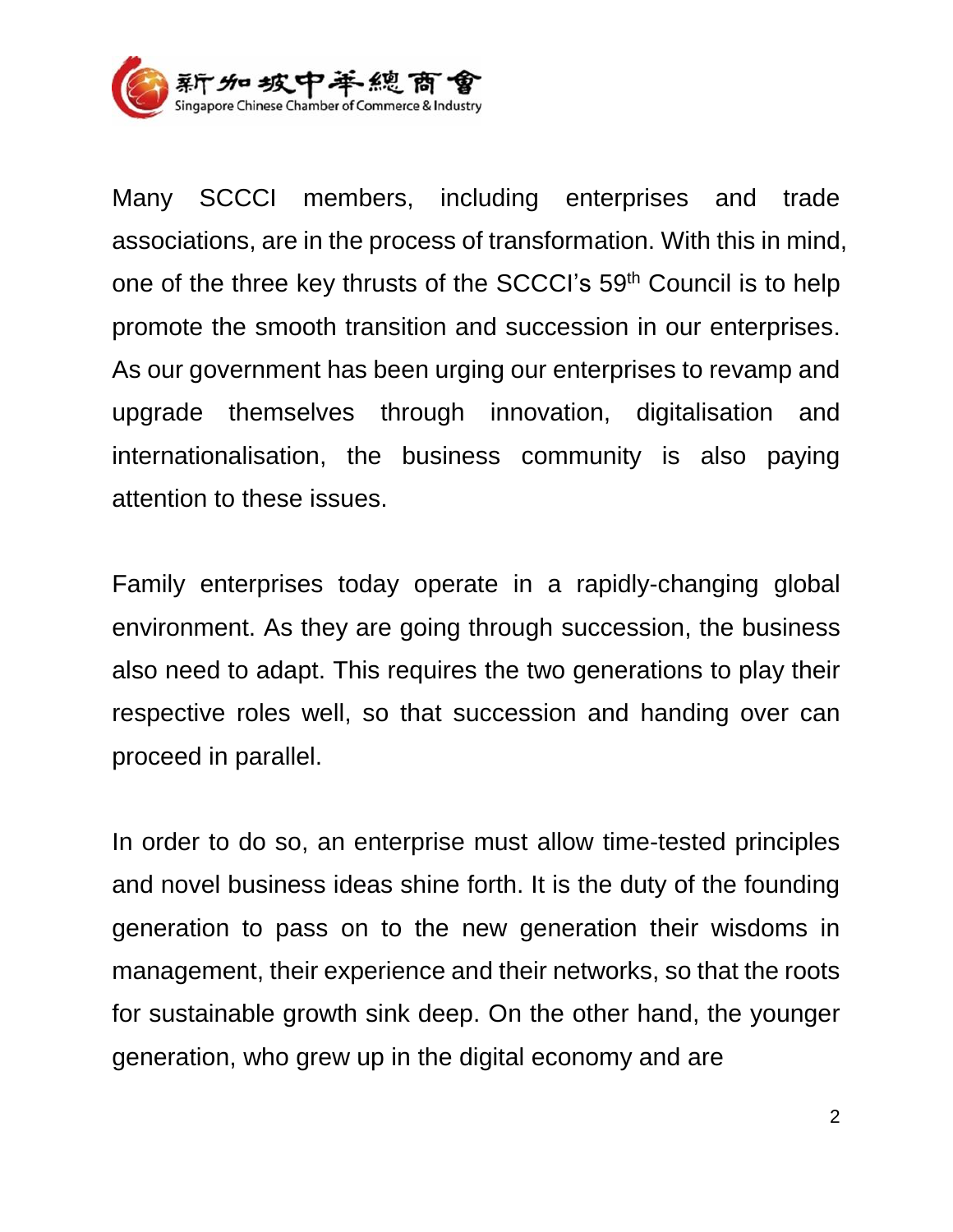

close to consumer trends, should actively give full play to their creativity as they open up new potential markets and lead their companies into a new phase.

I myself too had the experience of taking over a family business and expanding it through a makeover. This has allowed me to gain some insights. If a family-owned company wants to overhaul itself and maintains harmony, it needs to make an effort to build a leadership team based on humility and trust. With business transformation as a common goal, there is a need to promote learning and communication, and ensuring that the leaders from both generations and the family members are assigned to the appropriate positions.

Mr Li Ka-shing, the founder of the Cheung Kong Holdings, who recently announced his retirement in Hong Kong, has led the model life of a humble leader. Mr Li started in manufacturing, and later moved into real estate, retail, energy, telecommunications, scientific research and many other areas, and never was he thwarted in his endeavours. He relies on his long-term interest in acquiring knowledge, building networks with people in all fields,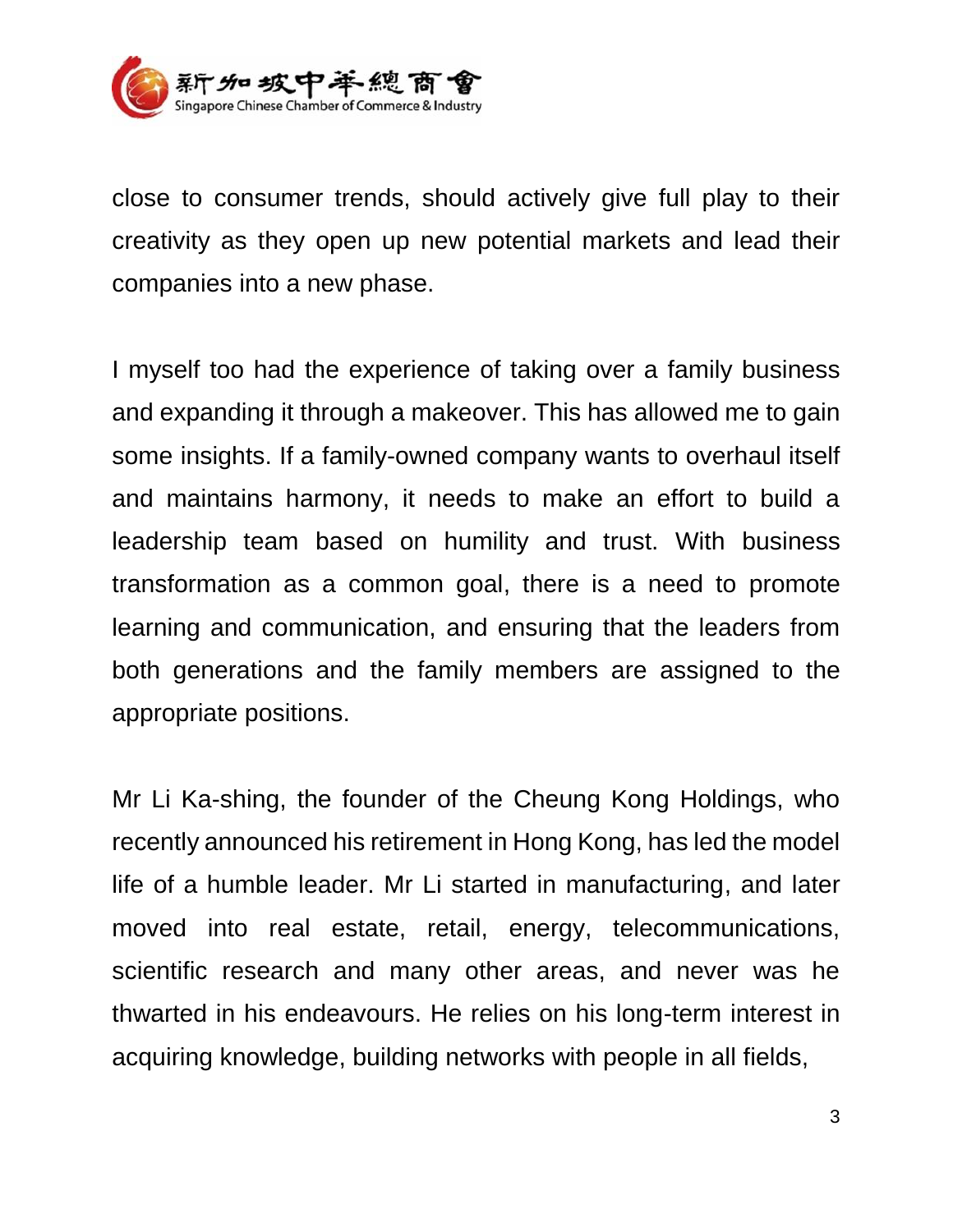

being humble in learning and listening, perfecting his business acumen and his grasp of a broad perspective, to help him go through economic cycles and convert challenges into opportunities.

This is a worthy reference for businesses undergoing change. This example is especially pertinent now as technology and fads are changing by the day, the lifestyles between the old and the young are growing increasingly divergent, and their perceptions and understandings of the market are very different. There is a saying: "it is the intelligent who recognises talents and it is the clear-minded who knows himself". Only if the founding generation are aware of their own strengths and weaknesses, would they let the next generation and the professionals exhibit their capabilities in the chosen area of business. To hand over the rein fully is a wisdom hard to live up to, but it is necessary to break new grounds and build trust with the succeeding generation.

I recently came across an example of a successful revamp: how a traditional bakery in Chinatown broke into the market of the young. A few years ago, it was still a traditional run-down shop and its customers were mostly the middle-aged or the elderly. Today, the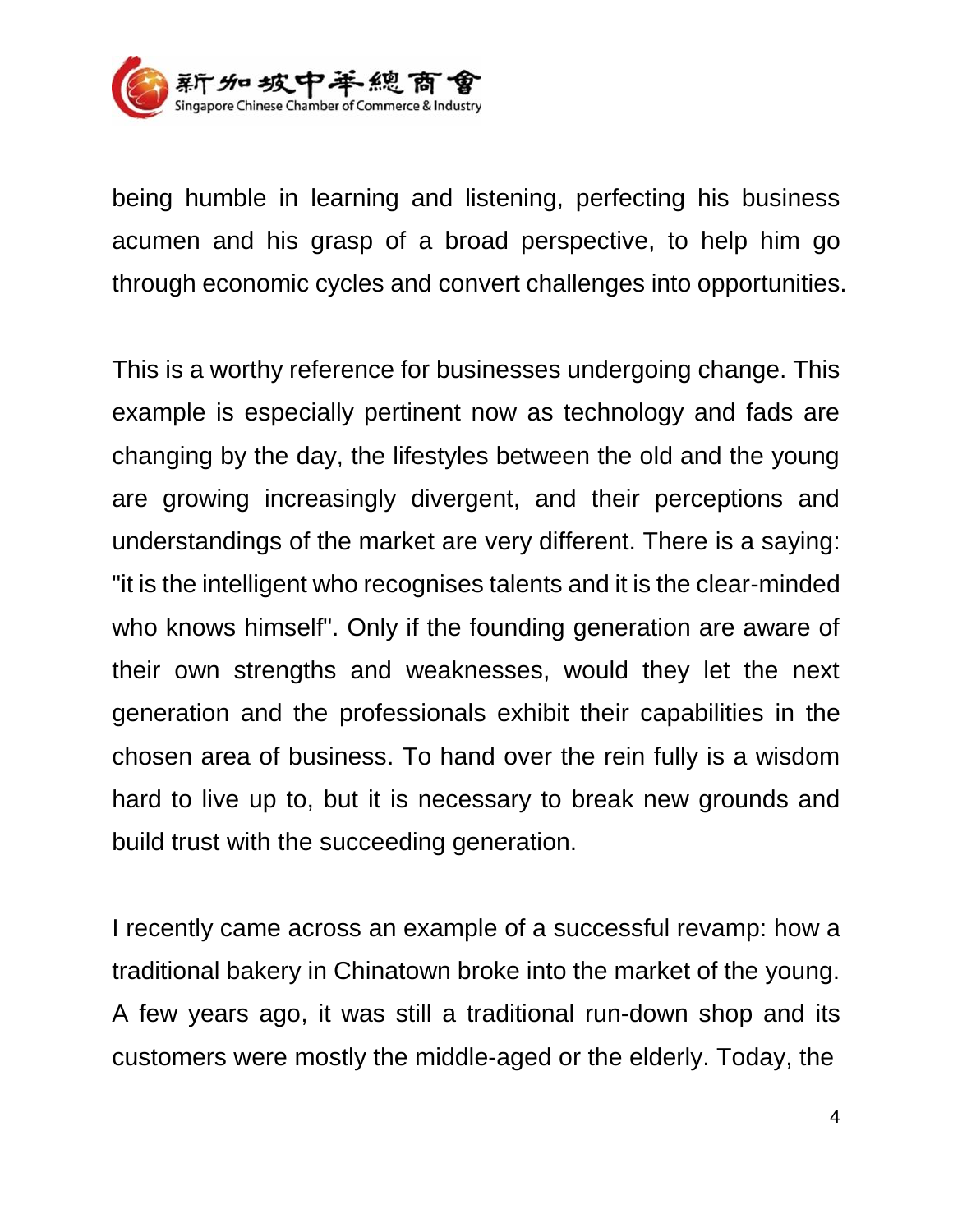

store has a brand-new look following renovation. The cakes in the display shelves are neatly and nicely laid out, while the packaging features modern designs and the bags are adorned with cartoon figures. All these are a break-away from traditions and exude a lively character. Many young people came to patronise, and took pictures as soon as they had made their purchases, which they put on social media to show their relatives and friends.

We all know that the market is changing quickly. By harnessing the new generation's taste and acumen, the transition of a family business could be a breezy process. The successors must humbly inherit the experiences, relationship network and core skills of the older generation. Only then long-term, stable development is possible. Effective communication between the two generations and the building of trust constitute an important foundation. Gaining business benefits at the expense of family ties is to be avoided. After all, maintaining a harmonious family is an ever-lasting principle in the successful running of family businesses.